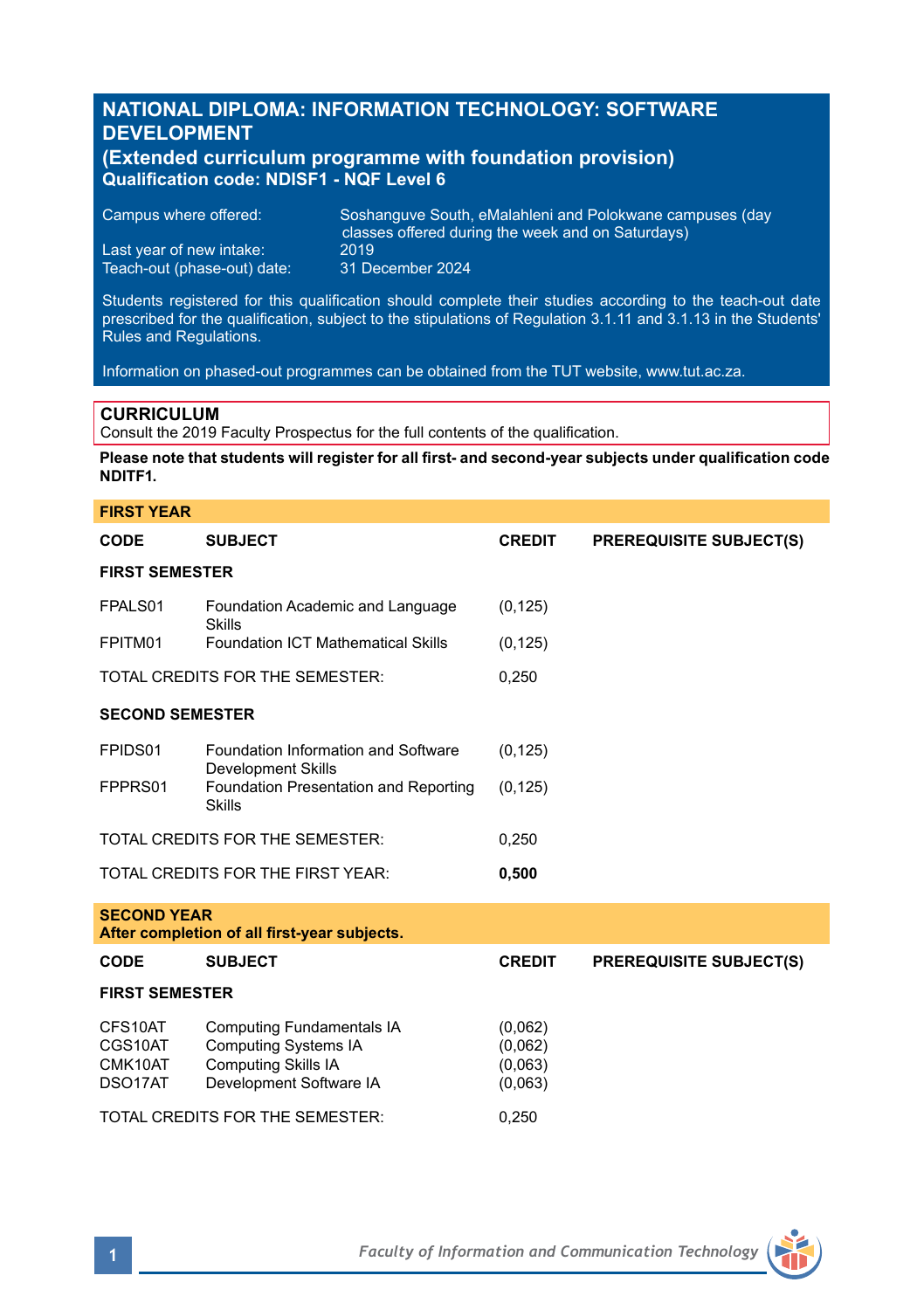### **SECOND SEMESTER**

| CFS10BT<br>CGS10BT<br>CMK10BT<br>DSO17BT | <b>Computing Fundamentals IB</b><br><b>Computing Systems IB</b><br><b>Computing Skills IB</b><br>Development Software IB | (0,062)<br>(0,062)<br>(0,063)<br>(0,063) | Development Software IA |
|------------------------------------------|--------------------------------------------------------------------------------------------------------------------------|------------------------------------------|-------------------------|
|                                          | TOTAL CREDITS FOR THE SEMESTER:                                                                                          | 0.250                                    |                         |
| TOTAL CREDITS FOR THE SECOND YEAR:       |                                                                                                                          | 0.500                                    |                         |

**As from the third year, a student will register for the specialisation field: Software Development (NDISF1).**

| <b>THIRD YEAR</b>                                   |                                                                                                                                                               |                                                          |                                                                                                                       |  |  |
|-----------------------------------------------------|---------------------------------------------------------------------------------------------------------------------------------------------------------------|----------------------------------------------------------|-----------------------------------------------------------------------------------------------------------------------|--|--|
| CODE                                                | <b>SUBJECT</b>                                                                                                                                                | <b>CREDIT</b>                                            | <b>PREREQUISITE SUBJECT(S)</b>                                                                                        |  |  |
| <b>FIRST SEMESTER</b>                               |                                                                                                                                                               |                                                          |                                                                                                                       |  |  |
| DSO23AT<br>ISY23AT<br>SSF24AT<br><b>TPG111T</b>     | Development Software IIA<br>Information Systems IIA<br>System Software IIA<br><b>Technical Programming I</b>                                                  | (0, 125)<br>(0, 125)<br>(0, 125)<br>(0, 250)             | Development Software IB<br><b>Computing Fundamentals IB</b><br><b>Computing Systems IB</b><br>Development Software IB |  |  |
|                                                     | TOTAL CREDITS FOR THE SEMESTER:                                                                                                                               | 0,625                                                    |                                                                                                                       |  |  |
| <b>SECOND SEMESTER</b>                              |                                                                                                                                                               |                                                          |                                                                                                                       |  |  |
| DSO23BT<br>ISY23BT<br>SSF24BT<br><b>TPG201T</b>     | Development Software IIB<br><b>Information Systems IIB</b><br><b>System Software IIB</b><br><b>Technical Programming II</b>                                   | (0, 125)<br>(0, 125)<br>(0, 125)<br>(0, 250)             | Development Software IIA<br>Information Systems IIA<br><b>Computing Systems IB</b><br><b>Technical Programming I</b>  |  |  |
| TOTAL CREDITS FOR THE SEMESTER:                     |                                                                                                                                                               | 0,625                                                    |                                                                                                                       |  |  |
| TOTAL CREDITS FOR THE THIRD YEAR:                   |                                                                                                                                                               | 1,250                                                    |                                                                                                                       |  |  |
| <b>FOURTH YEAR</b>                                  |                                                                                                                                                               |                                                          |                                                                                                                       |  |  |
| <b>CODE</b>                                         | <b>SUBJECT</b>                                                                                                                                                | <b>CREDIT</b>                                            | <b>PREREQUISITE SUBJECT(S)</b>                                                                                        |  |  |
| <b>FIRST SEMESTER</b>                               |                                                                                                                                                               |                                                          |                                                                                                                       |  |  |
| DSO34AT<br>DSO34BT<br>IDC30AT<br>ISY34AT<br>ISY34BT | Development Software IIIA<br>Development Software IIIB<br><b>Industry Exposure IIIA</b><br><b>Information Systems IIIA</b><br><b>Information Systems IIIB</b> | (0, 125)<br>(0, 125)<br>(0, 125)<br>(0, 125)<br>(0, 125) | Development Software IIB<br>Development Software IIB<br>Information Systems IIB<br>Information Systems IIB            |  |  |

TOTAL CREDITS FOR THE SEMESTER: 0,625

## **SECOND SEMESTER**

**On completion of all the above subjects. Students with only one subject outstanding may be allowed to register for that subject and Industry Exposure IIIB with the approval of the Head of Department.**

| IDC30BT | Industry Exposure IIIB               | (0, 125) |
|---------|--------------------------------------|----------|
|         | TOTAL CREDITS FOR THE SEMESTER:      | 0,125    |
|         | TOTAL CREDITS FOR THE FOURTH YEAR:   | 0.750    |
|         | TOTAL CREDITS FOR THE QUALIFICATION: | 3,000    |

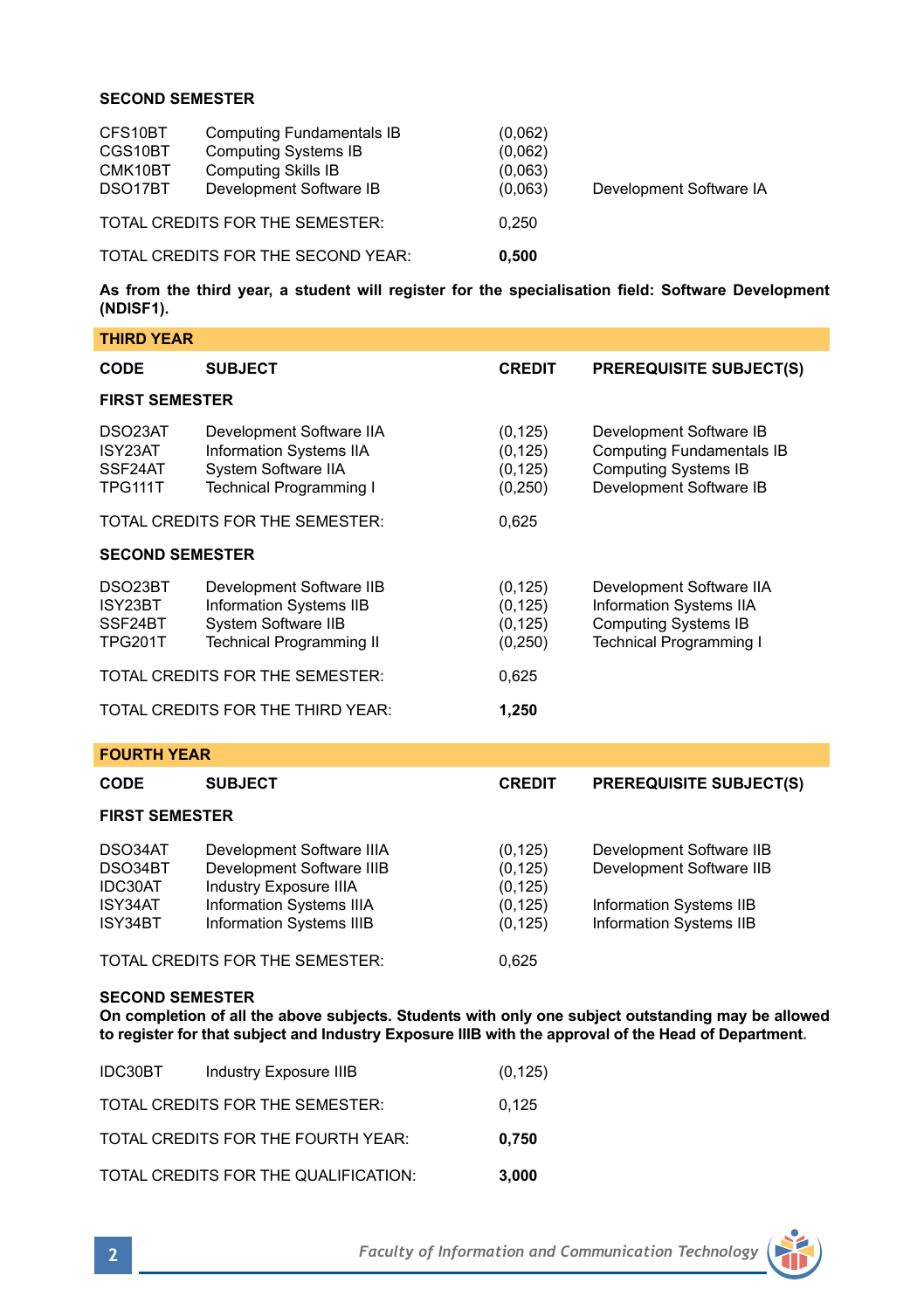# **SUBJECT INFORMATION (OVERVIEW OF SYLLABUS)**

The syllabus content is subject to change to accommodate industry changes. Please note that a more detailed syllabus is available at the Department or in the study guide that is applicable to a particular subject. At time of publication, the syllabus content was defined as follows:

### **C**

### **COMPUTING FUNDAMENTALS IA (CFS10AT) 1 X 3-HOUR PAPER** *(Subject custodian: End User Computing Unit)*

The student is introduced to the fundamentals of computers and information systems, computer organisation and data processing. (Total tuition time: ± 90 hours)

# **COMPUTING FUNDAMENTALS IB (CFS10BT) 1 X 3-HOUR PAPER**

*(Subject custodian: End User Computing Unit)*

The basic concepts of system development, data management, management information systems, ethics, privacy and security, purchasing and maintaining microcomputers, number systems and binary logic. (Total tuition time: ± 54 hours)

# **COMPUTING SKILLS IA (CMK10AT) 1 X 3-HOUR PAPER**

### *(Subject custodian: Department of Informatics)*

This subject aims to equip the student with fundamentals of IT Soft skills for both the ICT industry and other working environments upon which a successful career can be built. In addition, it will also improve the student's relation and interaction abilities needed within the dynamic ICT industry. The student who successfully completes this subject must identify and implement various thinking skills and learning styles, state the legal and cultural sensitivity issues of IT, identify and explain the variety of soft skills including study skills and strategies, research, presentation as well as communication skills, and identify and explain interpersonal skills in relation to character, time management and team building dynamics and conflict resolution. (Total tuition time: ± 60 hours)

### **COMPUTING SKILLS IB (CMK10BT) 1 X 3-HOUR PAPER**

### *(Subject custodian: Department of Informatics)*

The aim of this subject is to extend the skills in CMK10 AT so as to improve on student's relations and interaction capabilities that will be applicable within the dynamic ICT industry and the external environment. The student who successfully completes this subject must describe, distinguish and portray changes in terms of personality profiles, emotional intelligence, self-management, stress management and relationship management; identify and apply the notion of team dynamics; deal with conflict and understand the dynamics behind change; report on effective correspondence; produce meeting documents; conduct meetings; and demonstrate the required communication skills to develop interpersonal business relationships through by means of group work. (Total tuition time: ± 60 hours)

# **COMPUTING SYSTEMS IA (CGS10AT) 1 X 3-HOUR PAPER**

### *(Subject custodian: Department of Computer Systems Engineering)*

Introduction to hardware, operating systems, motherboards, processors, memory, hard drives, installing and supporting I/O devices, multimedia devices and mass storage, PC maintenance and troubleshooting strategies, and installing and maintenance of Windows. (Total tuition time: ± 54 hours)

# **COMPUTING SYSTEMS IB (CGS10BT) 1 X 3-HOUR PAPER**

### *(Subject custodian: Department of Information Technology)*

Provides the foundation of data communications and local area management, OSI model and/ or TCP/IP protocol stack model, data transmission principles, media, major protocols, topologies, routing methods, introduction to networking principles and network operating system fundamentals. (Total tuition time: ± 54 hours)

### **D**

# **DEVELOPMENT SOFTWARE IA (DSO17AT) 1 X 4-HOUR COMPUTER-BASED**

*(Subject custodian: Department of Computer Science)* Aim: To learn to solve problems using the basic programming principles, and then practically apply that knowledge in C++. Objectives: To enable the student to understand problems and know how to solve them by using a computer; understand the general concepts and arithmetic used in programming, sequence, selection and iteration control structures and a variety of built-in data types, including strings. The students are exposed to the concept of event-driven programming in a visual programming environment focusing on the development of graphical user interfaces to solve real-life practical programming problems. (Total tuition time: ± 72 hours)

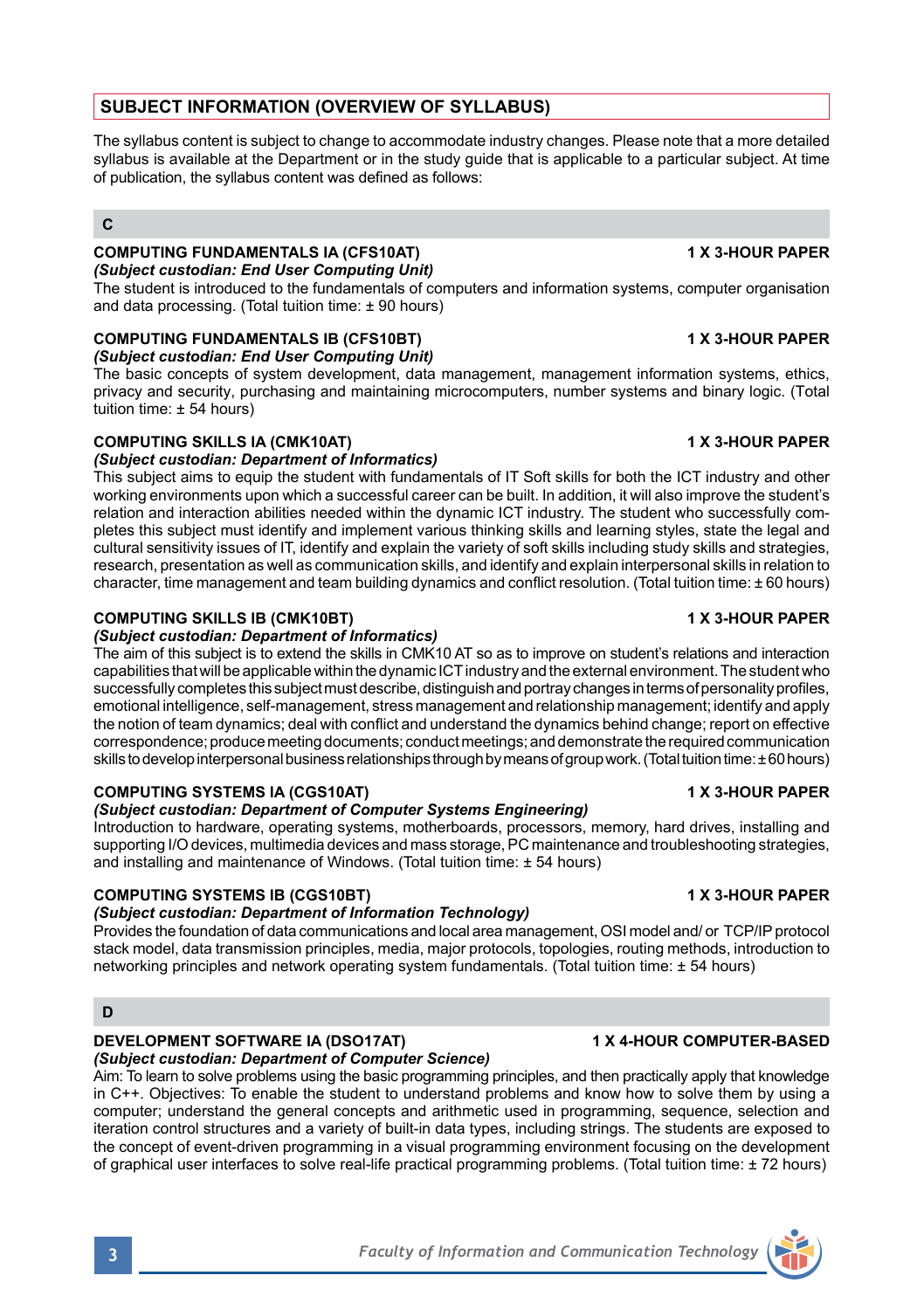# **DEVELOPMENT SOFTWARE IB (DSO17BT) 1 X 4-HOUR COMPUTER-BASED**

*(Subject custodian: Department of Computer Science)*

Aim: To expand on the already mastered knowledge obtained in Development Software IA. Objectives: To broaden the programming skills base of the student by adding the following topics: write an algorithm and applying it in VB.NET/C++ using functions and sub-procedures, and write an algorithm containing one-dimensional arrays. String manipulation will be continued as well as a brief introduction to text file processing. (Total tuition time: ± 72 hours)

### **DEVELOPMENT SOFTWARE IIA (DSO23AT) 1 X 4-HOUR COMPUTER-BASED**

*(Subject custodian: Department of Computer Science)*

This subject introduces Oracle and SQL to students. The subject includes standard queries, joins, functions, sub-queries, report writing, creation of tables and views, data manipulation using the Oracle courseware and the Oracle software. Students also learn how to create and maintain database objects and how to store, retrieve and manipulate data. (Total tuition time: ± 59 hours)

# **DEVELOPMENT SOFTWARE IIB (DSO23BT) 1 X 4-HOUR COMPUTER-BASED**

### *(Subject custodian: Department of Computer Science)*

This subject introduces students to PL/SQL programming blocks or program units in the Oracle environment. This subject includes the Development of efficient PL/SQL programs to access Oracle databases, creation of stored procedures and functions for maximum reuse and easy code maintenance using the Oracle courseware and the Oracle software. Students would need the knowledge of Oracle and SQL for this subject. (Total tuition time: ± 59 hours)

### **DEVELOPMENT SOFTWARE IIIA (DSO34AT) 1 X 3-HOUR PAPER**

### *(Subject custodian: Department of Computer Science)*

This subject introduces students to the various database concepts, the design, implementation and management of a database system. The subject will prepare the student for practical applications in the design, implementation and management of database systems. The student should be competent in: the principles of developing and implementing small IT systems. On completion, the student should be able to create, maintain and administer databases according to the DBLC. Students should also be able to grasp how the database design fits into the Software Development Life Cycle. (Total tuition time: ± 59 hours)

# **DEVELOPMENT SOFTWARE IIIB (DSO34BT) CONTINUOUS ASSESSMENT**

### *(Subject custodian: Department of Computer Science)*

The subject is project-based and integrates knowledge across all study fields of the qualification including: systems analysis and design; networking principles; project management; database design and implementation; and programming. On completion of the subject, the student should have the ability to: analyse and design software solutions to industry-related Information Technology problems and utilise the required technical skills to effectively implement the designed solutions in a distributed IT environment. (Total tuition time: ± 59 hours)

### **F**

### FOUNDATION ACADEMIC AND LANGUAGE SKILLS (FPALS01) 1X 3-HOUR PAPER *(Subject custodian: ICT First Years' and Foundation Unit)*

Aim/Purpose: To provide a sound foundation for, and to enhance basic language proficiency and academic skills necessary for reading, writing and studying in an ICT environment. Objectives: Analyse, adjust and improve study skills. Apply research skills in assignments. Interpret and reflect on all available and relevant resource material in proper English. Communicate in a comprehensible and clear manner in both a general and subject-specific manner showing cultural sensitivity. Demonstrate intermediate-level proficiency in oral and written English. Key topics: Managing adjustment problems: student life, coping with diversity and change, time management, setting goals and note taking, summarising techniques, English vocabulary and grammar, reading and writing skills. (Total tuition time: ± 84 hours)

### **FOUNDATIONAL ICT MATHEMATICAL SKILLS (FPITM01) 1 X 3-HOUR PAPER** *(Subject custodian: ICT First Years' and Foundation Unit)*

Aim/Purpose: The focus of the subject is to ensure students have the necessary mathematical and numeracy skills needed for ICT. Students will also be introduced to abstract logical reasoning and computational thinking skills. These skills are further developed through practical exercises relating to various day-to-day problemsolving activities. Objectives: To develop the problem solving skills as well as the computational thinking skills of the student and therefore prepare the student for the programming subjects to follow. Key topics: The number system and basic arithmetic; introduction to algebra: expressions and equations; fractions and decimals, algebraic fractions; percentages; ratio and rate; perimeter, area and volume; measuring systems and units; time,

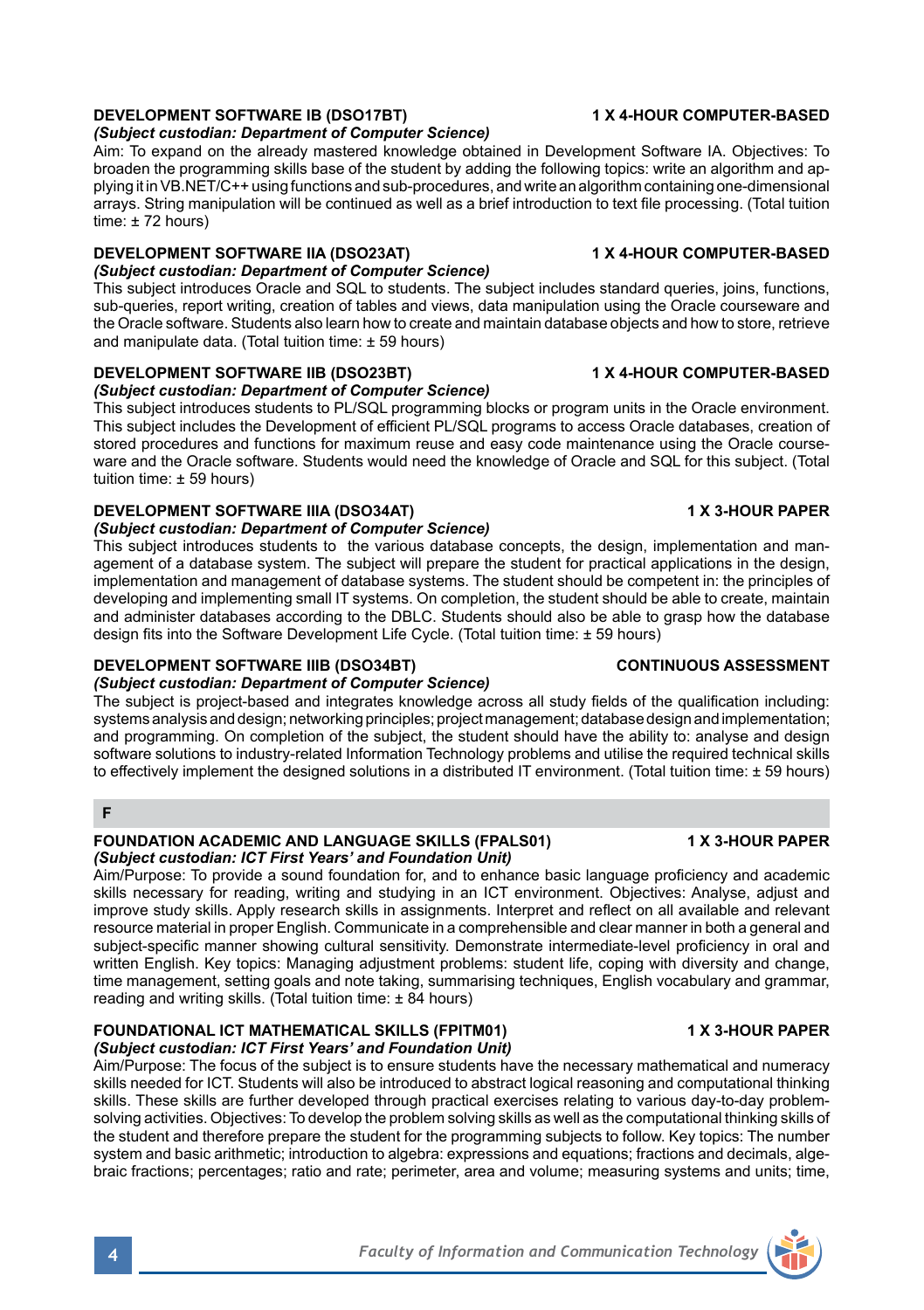### distance and speed; Cartesian plane and coordinates; algebraic functions; mtrices. (Total tuition time: ± 96 hours)<br>FOUNDATION INFORMATION AND SOFTWARE DEVELOPMENT 1 X 3-HOUR PAPER **FOUNDATION INFORMATION AND SOFTWARE DEVELOPMENT SKILLS (FPIDS01)**

# *(Subject custodian: ICT First Years' and Foundation Unit)*

Aim/Purpose: To prepare students for computer programming by developing logical, critical and lateral thinking skills. Objectives: To develop the students' logical thinking and problem-solving skills as preparation for programming. Abstract logical reasoning and computational thinking skills will therefore be used to solve problems. Key topics: Brain teasers as introduction to problem-solving; analysis and solving of word problems; solving of various day-to-day problems; introduction to algorithmic problem solving - sequence, basic selection, basic repetition steps; statistics; financial matters. (Total tuition time: ± 96 hours)

### **FOUNDATION PRESENTATION AND REPORTING SKILLS (FPPRS01) 1 X 3-HOUR PAPER** *(Subject custodian: ICT First Years' and Foundation Unit)*

Aim/Purpose: To provide a sound foundation for, and to enhance basic language proficiency skills necessary for reading and writing in an ICT environment with specific reference to presentations and reports. Objectives: Preparation of effective and professional reports and PowerPoint presentations. Interpret, relate and reflect on all available and relevant resource material in proper English. Communicate orally in a comprehensible and clear manner specifically when presenting various IT topics, demonstrate intermediate-level proficiency in written English. Key topics: Conflict management; problem solving; interpersonal relationships; stress management; communication theory; listening skills; public speaking and presentation skills; and report writing. (Total tuition time: ± 84 hours)

**I**

## **INDUSTRY EXPOSURE IIIA (IDC30AT) 1 X 3-HOUR PAPER**

### *(Subject custodian: Department of Informatics)*

This subject enables students to gain insight to organisational characteristics and behaviour, personal and technological entrepreneurship; other issues include ethical and professional conduct in the workplace. The subject will also increase their knowledge of individual behavioural aspects, namely biographical characteristics, values attitudes, job satisfaction and personality and emotions, perceptions and individual decision making; broaden their understanding of the administrative structures of organisations, bureaucratic behaviour in global and diverse context; and develop interpersonal skills in applying and integrating contemporary theories of motivation. (Tuition time: ± 60 hours)

### **INDUSTRY EXPOSURE IIIB (IDC30BT) CONTINUOUS ASSESSMENT**

### *(Subject custodian: Department of Computer Science)*

Industry Exposure IIIB is career-orientated and is aimed at integrating academic training with practical skills, as demanded by industry. Students work in industry for six months. (No formal tuition)

### **INFORMATION SYSTEMS IIA (ISY23AT) 1 X 3-HOUR PAPER**

### *(Subject custodian: Department of Computer Science)*

Understanding Systems Analysis fundamentals and the role of information technology in today's dynamic business environment; How to analyse a business case in the systems planning phase and the importance of understanding business operations and requirements and how IT projects support a company's overall strategic plan as well as the importance of conducting a preliminary investigation and a feasibility study; Learn about project management and how to plan, schedule, monitor and report on IT projects; Understand how to gather facts about a systems project, prepare documentation, and how to develop or create graphical models that show how the system transforms data into useful information and these models are used to design and develop systems. (Total tuition time: ± 72 hours)

# **INFORMATION SYSTEMS IIB (ISY23BT) 1 X 3-HOUR PAPER**

### *(Subject custodian: Department of Computer Science)*

The subject accommodates students from a broad spectrum of disciplines and interest. It includes a theoretical as well as a practical component. Theoretical component covers the systems design, systems implementation and systems support and security phases. Students choose different programming languages and integrate them to design commercial system. This subject provides the knowledge and practical skills needed to complete the development and design phases of a commercial system. (Total tuition time: ± 72 hours)